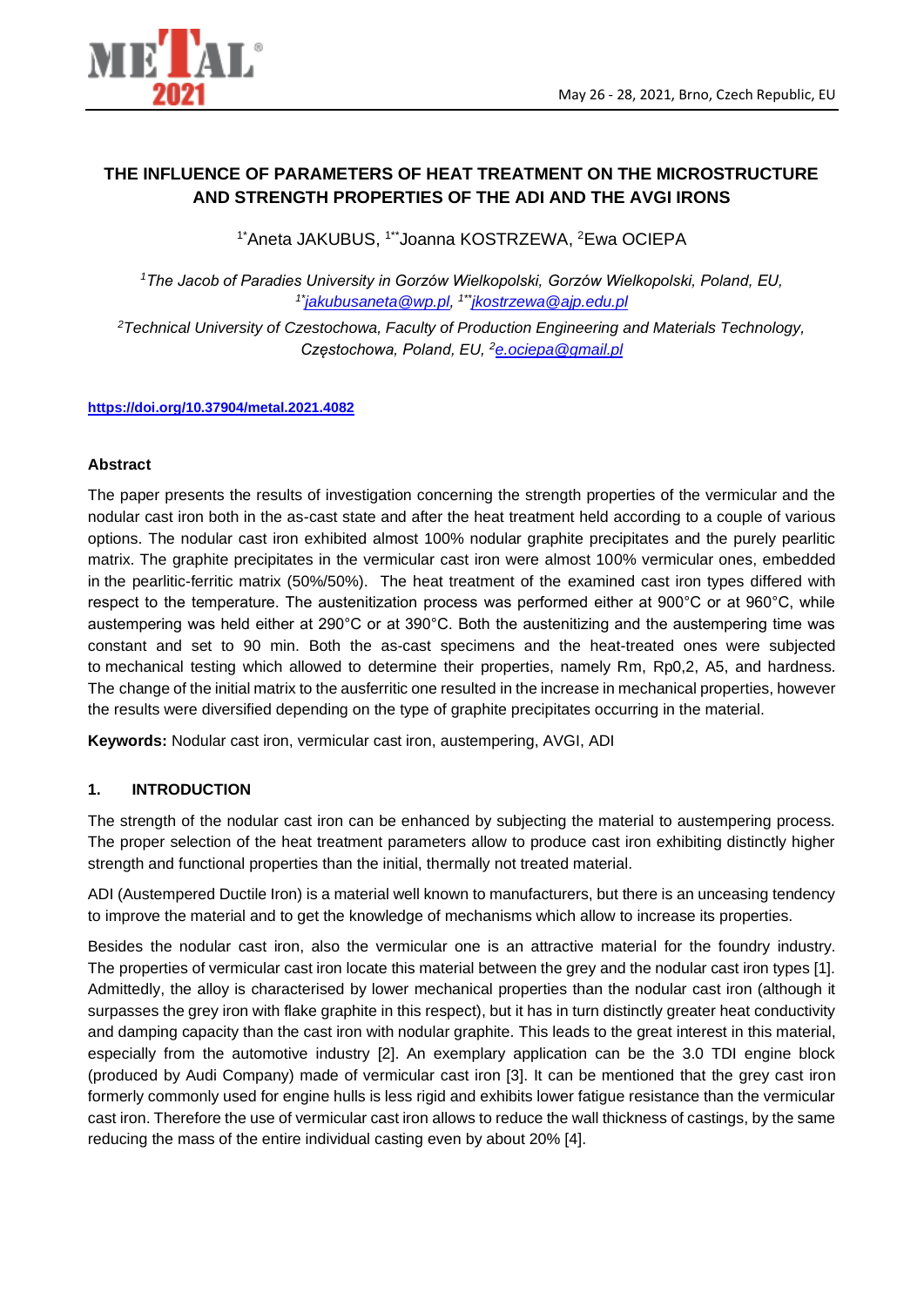

The advantageous properties, which the nodular cast iron gained due to the austempering process transforming it into the ADI, were the reason for applying the same type of heat treatment to the vermicular cast iron.

# **2. AUTHOR'S INVESTIGATIONS**

The nodular and the vermicular cast iron produced by one of the domestic foundries was used for the purpose of investigation. Test coupons of the IIb type were produced (in accordance with [5]). The test part of the mentioned test coupons was the material of which the tensile specimens were cut out. After measuring the strength properties, the specimens intended for metallographic examination were cut out of the end tabs of the tensile specimens.

Chemical compositions of the examined cast iron types, both nodular and vermicular, are presented in **Table 1**.

| Chemical composition (%) |                                   |       |      |       |       |       |        |
|--------------------------|-----------------------------------|-------|------|-------|-------|-------|--------|
| C                        | Si                                | Mn    | Cu   | P     | S     | Mg    | $Sc^*$ |
| Nodular cast iron        |                                   |       |      |       |       |       |        |
| 3.57                     | 2.33                              | 0.38  | 0.55 | 0.061 | 0.008 | 0.062 | 0.9    |
| Vermicular cast iron     |                                   |       |      |       |       |       |        |
| 3.22                     | 2.38                              | 0.192 | 1.02 | 0.054 | 0.022 | 0.027 | 0.9    |
|                          | the eutectic saturation degree Sc |       |      |       |       |       |        |

**Table 1** Chemical composition of the nodular and the vermicular cast iron

The metallographic examinations were performed by the methods of optical microscopy, using the Nikon Eclipson optical microscope. Classification of graphite precipitates was performed for the non-etched specimens according to the Standard [6]. The microstructures were assessed in accordance with the Standard [7]. **Table 2** juxtaposes the results of examinations for the as-cast material of both examined types.

**Table 2** Quantities of pearlite and ferrite along with graphite characteristics in the examined cast iron

| Cast iron type | Assessment of graphite precipitates [6] | Microsection area occupied by pearlite and ferrite |
|----------------|-----------------------------------------|----------------------------------------------------|
|                | $95\%$ VI 4/5 +                         | P <sub>95</sub>                                    |
| Nodular        | 5% V 4/5                                | Fe05                                               |
|                | $95\%$ III 4/5 +                        | P <sub>50</sub>                                    |
| Vermicular     | 5% VI 5/6                               | Fe50                                               |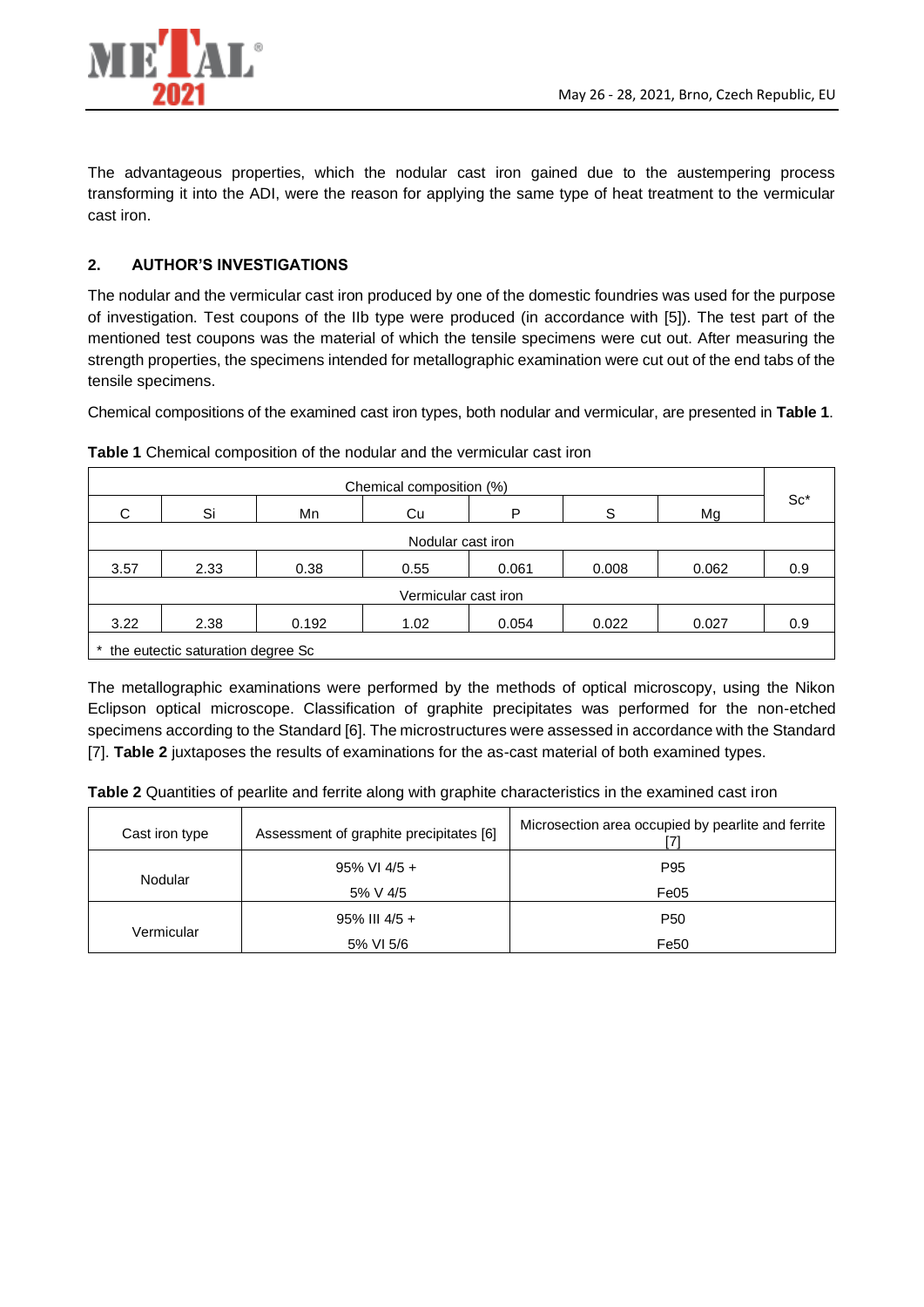



**Figure 1** Microstructure of the nodular cast iron etched with Nital, magn. 100×



**Figure 2** Microstructure of the vermicular cast iron etched with Nital, magn. 100×

Microstructures of the examined alloys are presented in **Figures 1** and **2**.

The data given in **Table 2**, as well as **Figures 1** and **2**, indicate that the examined vermicular cast iron contained over 95% of vermicular graphite precipitates, and about 5% of nodular graphite. The alloy exhibited the pearlitic-ferritic matrix, as was initially assumed, and the contribution of each of these phases was equal to approximately 50%. The nodular cast iron contained mainly nodular graphite (95%), and the matrix was pearlitic.

The examined cast iron types were subjected to the thermal treatment consisting in austempering. Taking up the suggestion resulting from initial examinations and the thermal treatment reported by some authors with respect either to the nodular cast iron [8-11] or to the vermicular one [12], it was assumed that the austenitization would be held at the temperature equal to either 900°C or 960°C, and the quenching at the temperature of either 290°C or 390°C. The difference in the latter temperature values equal to 100°C was applied in order to achieve structures with greater or lesser fractions of ferrite and austenite. The alternative sets of parameters applied during the heat treatment, denoted as 1 to 4, are presented in **Table 3**. Both the austenitization time and the austempering time were constant and equal to 90 min.

The tensile specimens were cut out of the test part of the cast coupons of the IIb type. The specimens intended for the further heat treatment had intentionally increased their initial thicknesses to compensate the possible scaling during the austenitization process. This allowance was removed after the heat treatment.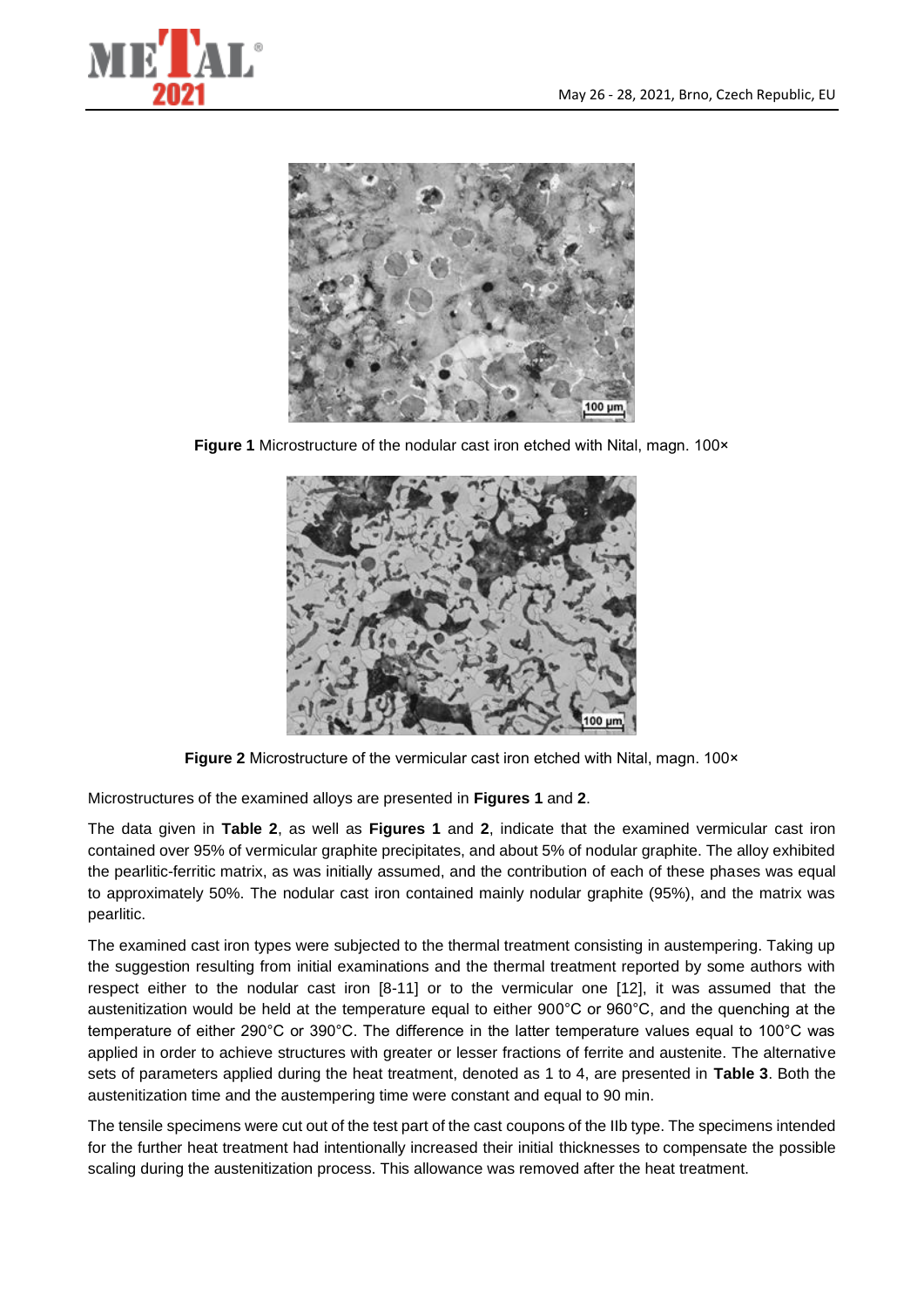

The heat treatment was performed at the research stand situated at Odlewnie Polskie S.A. enterprise in Starachowice. Austenitization was held in an air atmosphere using the resistance chamber furnace made by 'ELTERMA' Company. Austempering was performed in a quenching tank, in a salt bath used as the quenching agent. After taking the specimens out of the tank, the salt residues were washed off.

**Table 3** Parameters of heat treatment applied to the cast iron

| Designation of heat treatment |          | Temperature of austenitization | Temperature of austempering |  |  |
|-------------------------------|----------|--------------------------------|-----------------------------|--|--|
|                               | option   | ${\mathsf T}_{\mathsf v}$ (°C) | $T_{\text{pi}}$ (°C)        |  |  |
|                               | Option 1 | 960                            | 390                         |  |  |
|                               | Option 2 | 960                            | 290                         |  |  |
|                               | Option 3 | 900                            | 390                         |  |  |
|                               | Option 4 | 900                            | 290                         |  |  |

**Figure 3** presents the microstructure of the examined alloys after the heat treatment according to the four specified options.





The strength properties were examined by means of the ZWICK 1488 tester. Hardness of the materials was checked by means of the Brinell hardness tester with a ball of 2.5 mm diameter under the load of 1,839 N. **Tables 4** and **5** give the average values of Rm, R0.2, A5, and the hardness of both the nodular and the vermicular cast iron, both in the as-cast state and after the heat treatment. For each type of the examined cast iron and for each option of the heat treatment as well as for the as-cast state, the average values of Rm, R0.2, A5, were calculated from measurements taken from four specimens. As to the average hardness, its values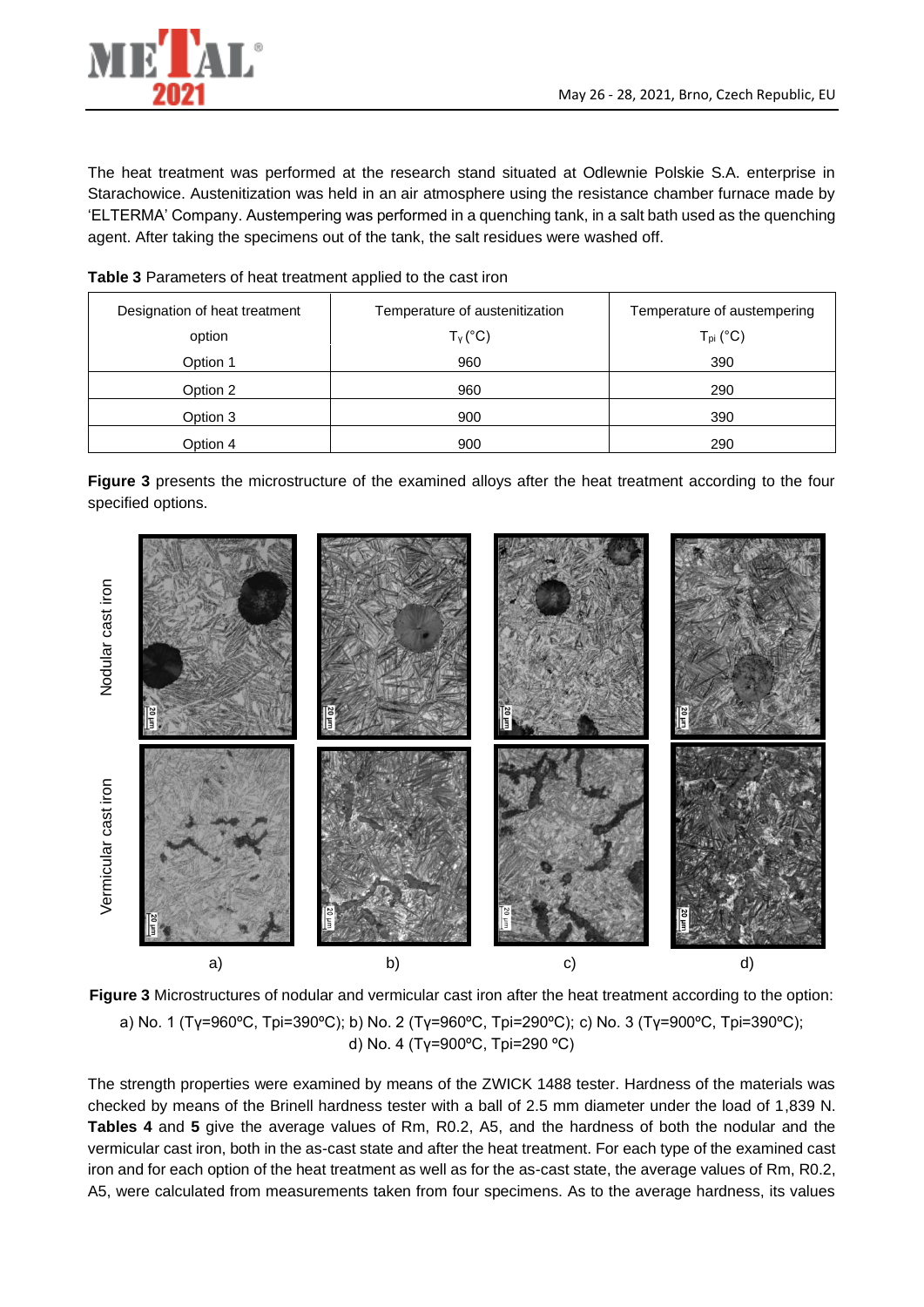

were calculated from twelve measurements carried out for each cast iron type in every state (i.e. for the ascast specimens and the heat-treated specimens of every option).

**Table 4** Average values of the tensile strength Rm, yield strength R0.2, elongation A5, and the hardness of the nodular cast iron before and after the heat treatment

| State of the examined cast iron              |   | Strength properties |                  |          |     |  |
|----------------------------------------------|---|---------------------|------------------|----------|-----|--|
|                                              |   | $R_m$ (MPa)         | $R_{p0.2}$ (MPa) | $A_5(%)$ | HB. |  |
| As-cast                                      |   | 590                 | 424              | 2.2      | 255 |  |
|                                              |   | 829                 | 583              | 4.4      | 283 |  |
| Heat-treated according to                    | 2 | 1,346               | 920              | 1.5      | 407 |  |
| option*                                      | 3 | 979                 | 592              | 6.5      | 299 |  |
|                                              |   | 1,539               | 953              | 2.2      | 436 |  |
| * hoot traatmont parameters given in Table 3 |   |                     |                  |          |     |  |

\* heat treatment parameters given in **Table 3**

**Table 5** Average values of the tensile strength Rm, yield strength R0.2, elongation A5, and the hardness of the vermicular cast iron before and after the heat treatment

| Strength properties |                  |          |     |  |
|---------------------|------------------|----------|-----|--|
| $R_m$ (MPa)         | $R_{p0.2}$ (MPa) | $A_5(%)$ | HB  |  |
| 371                 | 331              | 2.1      | 183 |  |
| 623                 | 485              | 1.6      | 260 |  |
| 824                 | 584              | 0.7      | 334 |  |
| 616                 | 492              | 1.0      | 280 |  |
| 954                 | 808              | 0.4      | 352 |  |
|                     |                  |          |     |  |

\* heat treatment parameters given in **Table 3**

## **3. CONCLUSION**

The paper is focused on the mechanical properties of the ADI and AVGI cast irons, particularly on the dependence between their properties and the temperature of both the austenitization and the austempering processes. The work discusses two variable parameters of heat treatment, namely the austenitization temperature, which was set to be either 900°C or 960°C, and the austempering temperature, which was selected as either 290°C or 390°C, so that four options of thermal treatment were eventually considered (see **Table 3**).

It results from the observation of microstructures shown in **Figure 3** that both the nodular and the vermicular cast iron types subjected to the heat treatment are characterised by the ausferritic matrix, consisting of the acicular ferrite and austenite supersaturated with carbon. It can be seen that the area fraction occupied by individual phases depends on the temperature of austempering. The matrix was analysed by a computer program in order to find the fraction of the residual austenite. The results indicated that the largest fraction of the residual austenite in the matrix occurred in specimens austempered at 390°C (treatment options 1 and 3). The specimens austempered at 290°C (treatment options 2 and 4) were characterised by lower fraction of the residual austenite.

The data gathered in **Tables 4** and **5** prove that the highest tensile strength and yield strength values occurred for both the nodular and the vermicular cast iron thermally treated according to the options 2 or 4. The lower temperature of austempering (290°C) resulted in the increased tensile strength and yield strength. The highest values of Rm and R0.2 for vermicular cast iron (954 MPA and 808 MPa, respectively) and for nodular cast iron